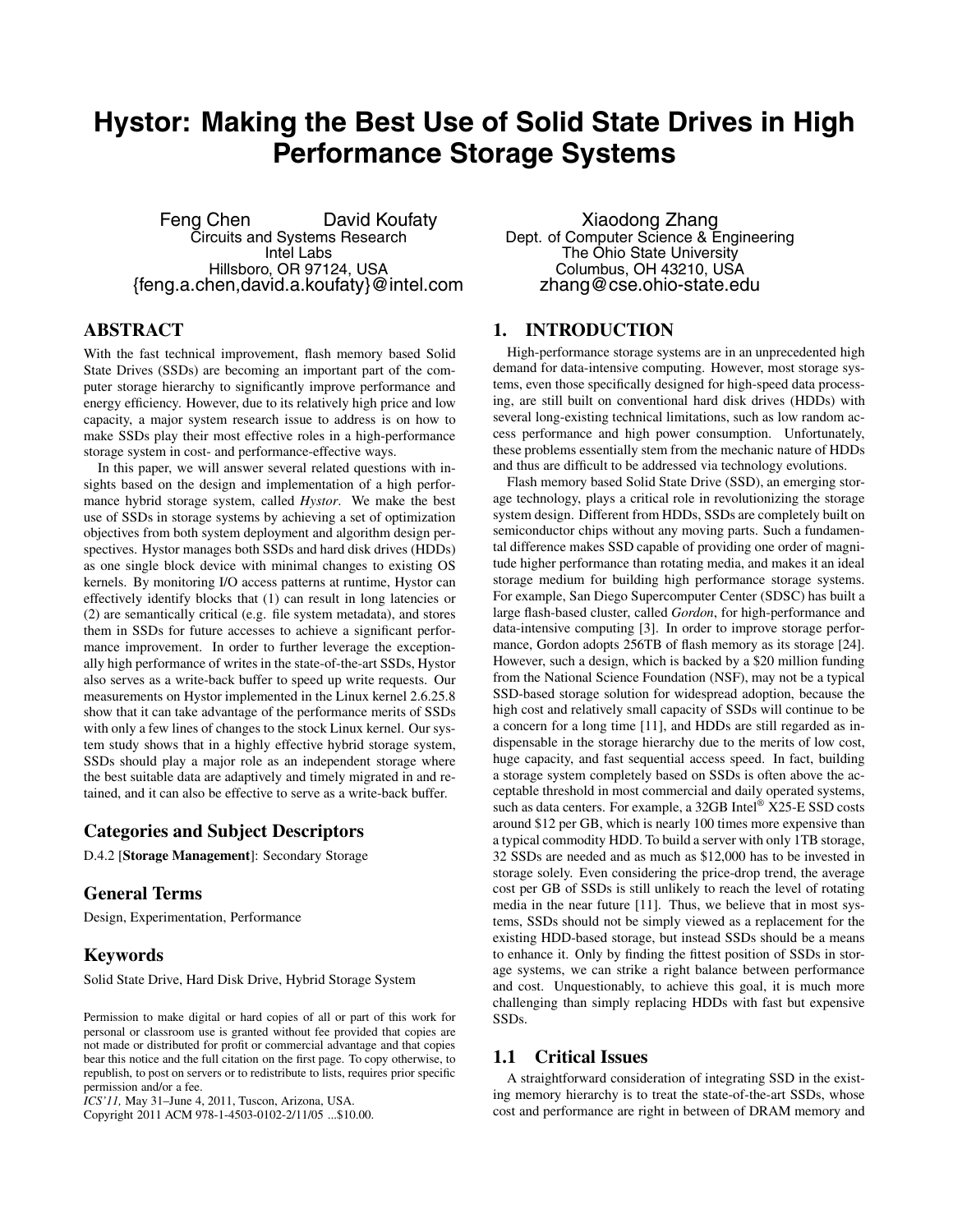HDDs, as a *secondary-level cache*, and apply caching policies, such as LRU or its variants, to maintain the most likely-to-beaccessed data for future reuse. However, the SSD performance potential could not be fully exploited unless the following related important issues, from both policy design and system deployment perspectives, be well addressed. In this paper, we present a unique solution that can best fit SSDs in the storage hierarchy and achieve these optimization goals.

**1. Effectively identifying the most performance-critical blocks and fully exploiting the unique performance potential of SSDs** – Most existing caching policies are temporal locality based and strive to identify the most likely-to-be-reused data. Our experimental studies show that the performance gains of using SSDs over HDDs is highly dependent on workload access patterns. For example, random reads (4KB) on an Intel® X25-E SSD can achieve up to 7.7 times higher bandwidth than that on an HDD, while the speedup for sequential reads (256KB) is only about 2 times. Besides identifying the most likely-to-be-reused blocks as done in most previous studies, we must further identify the blocks that can receive the most significant performance benefits from SSDs. We have systematically analyzed various workloads and identified a simple yet effective metric based on extensive experimental studies. Rather than being randomly selected, this metric considers both *temporal locality* and *data access patterns*, which well meets our goal of distinguishing the most performance-critical blocks.

**2. Efficiently maintaining data access history with low overhead for accurately characterizing access patterns** – A major weakness of many LRU-based policies is the lack of knowledge about deep data access history (i.e. recency only). As a result, they cannot identify critical blocks for a long-term optimization and thus suffer the well-known cache pollution problem (workloads, such as reading a streaming file, can easily evict all valuable data from the cache [14]). As a key difference from previous studies, we profile and maintain data access history as an important part of our hybrid storage. This avoids the cache pollution problem and facilitates an effective reorganization of data layout across devices. A critical challenge here is how to efficiently maintain such data access history for a large-scale storage system, which is often in Terabytes. In this paper, a special data structure, called *block table*, is used to meet this need efficiently.

**3. Avoiding major kernel changes in existing systems while effectively implementing the hybrid storage management policies** – Residing at the bottom of the storage hierarchy, a hybrid storage system should improve system performance without intrusively changing upper-level components (e.g. file systems) or radically modifying the common interfaces shared by other components. Some previously proposed solutions attempt to change the existing memory hierarchy design by inserting non-volatile memory as a new layer in the OS kernels (e.g. [18, 19]); some require that the entire file system be redesigned [34], which may not be viable in practice. Our design carefully isolates complex details behind a standard block interface, which minimizes changes to existing systems and guarantees compatibility and portability, which are both critical in practice.

In our solution, compared to prior studies and practices, SSD plays a different role. We treat the high-capacity SSD as a part of storage, instead of a caching place. Correspondingly, different from the conventional caching-based policies, which frequently update the cache content on each data access, we only periodically and asynchronously reorganize the layout of blocks across devices for a long-term optimization. In this paper, we show that this arrangement makes SSDs the best fit in storage hierarchy.

# **1.2 Hystor: A Hybrid Storage Solution**

In this paper, we address the aforesaid four issues by presenting the design and implementation of a practical hybrid storage system, called *Hystor*. Hystor integrates both low-cost HDDs and high-speed SSDs as a *single* block device and isolates complicated details from other system components. This avoids undesirable significant changes to existing OS kernels (e.g. file systems and buffer cache) and applications.

Hystor achieves its optimization objectives of data management through three major components. First, by monitoring I/O traffic on the fly, Hystor automatically learns workload access patterns and identifies performance-critical blocks. Only the blocks that can bring the most performance benefits would be gradually remapped from HDDs to high-speed SSDs. Second, by effectively exploiting high-level information available in existing interfaces, Hystor identifies semantically-critical blocks (e.g. file system metadata) and timely offers them a high priority to stay in the SSD, which further improves system performance. Third, incoming writes are buffered into the low-latency SSD for improving performance of write-intensive workloads. We have prototyped Hystor in the Linux Kernel 2.6.25.8 as a stand-alone kernel module with only a few lines of codes added to the stock OS kernel. Our experimental results show that Hystor can effectively exploit SSD performance potential and improve performance for various workloads

## **1.3 Our Contributions**

The contribution of this work is threefold. (1) We have identified an effective metric to represent the performance-critical blocks by considering both temporal locality and data access patterns. (2) We have designed an efficient mechanism to profile and maintain detailed data access history for a long-term optimization. (3) We present a comprehensive design and implementation of a high performance hybrid storage system, which improves performance for accesses to the high-cost data blocks, semantically-critical (file system metadata) blocks, and write-intensive workloads with minimal changes to existing systems. While we have prototyped Hystor as a kernel module in software, a hardware implementation (e.g. in a RAID controller card) of this scheme is possible, which can further reduce system deployment difficulty as a drop-in solution.

In the rest of this paper, we will first examine the SSD performance advantages in Section 2. We study how to identify the most valuable data blocks and efficiently maintain data access history in Section 3 and 4. Then we present the design and implementation of Hystor in Section 5 and 6. Section 7 presents our experimental results. Related work is presented in Section 8. The last section concludes this paper.

# **2. SSD PERFORMANCE ADVANTAGES**

Understanding the relative performance strengths of SSDs over HDDs is critical to efficiently leverage limited SSD space for the most performance gains. In this section, we evaluate an Intel® X25- E 32GB SSD [13], a representative high-performance SSD, and compare its performance with a 15,000 RPM Seagate® Cheetah® 15.5k SAS hard disk drive, a typical high-end HDD. Details about the two storage devices and experiment system setup are available in Section 7.

In general, a workload can be characterized by its read/write ratio, random/sequential ratio, request size, and think time, etc. We use the Intel® Open Storage Toolkit [21] to generate four typical workloads, namely *random read*, *random write*, *sequential read*, and *sequential write*. For each workload, we set the queue depth of 32 jobs and vary the request size from 1KB to 256KB. All workloads directly access raw block devices to bypass the buffer cache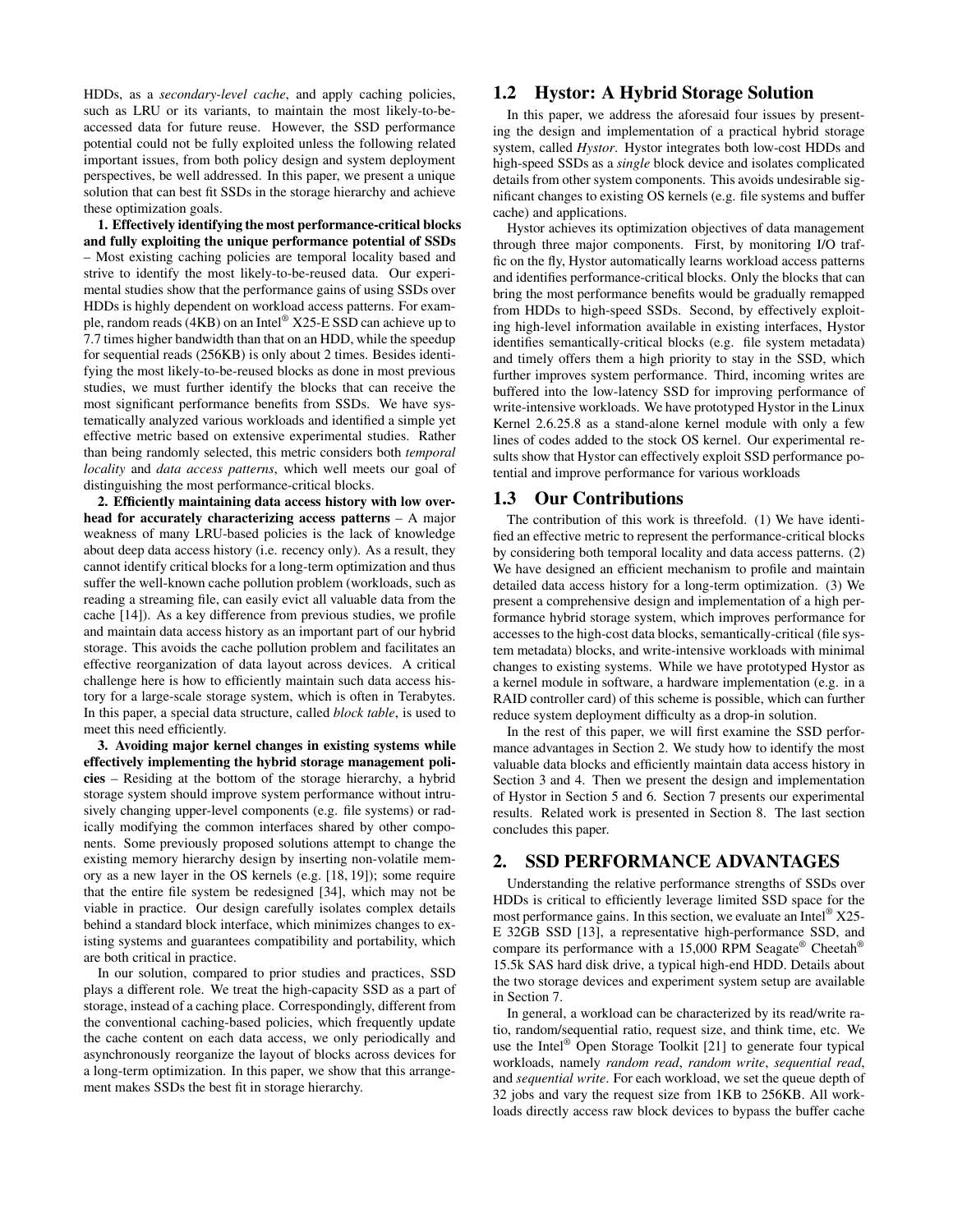



**Figure 2: Accumulated HDD latency of sec-**

**Figure 1: I/O Bandwidths for reads and writes on the Intel® X25-E SSD and the Seagate® Cheetah® HDD.**

and file system. All reads and writes are synchronous I/O with no think time. Although real-life workloads can be a mix of various access patterns, we use the four synthetic microbenchmarks to qualitatively characterize the SSD. Figure 1 shows the experimental results. We made several findings to guide our system designs.

First, as expected, the most significant performance gain of running workloads on the SSD appears in random data accesses with small request sizes, for both reads and writes. For example, with a request size of 4KB, random reads and random writes on the SSD achieve more than 7.7 times and 28.5 times higher bandwidths than on the HDD, respectively. As request size increases to 256KB, the relative performance gains of sequential reads and writes diminish to 2 times and 1.5 times, respectively. It clearly shows that achievable performance benefits are highly dependent on workload access patterns, and we must identify the blocks that can bring the most performance benefits by migrating them into SSDs.

Second, contrary to the long-existing understanding about low write performance on SSDs, we have observed an exceptionally high write performance on the SSD (up to 194MB/sec). Similar findings have been made in recent performance studies on the stateof-the-art SSDs [5, 6]. As a high-end product, the Intel® X25-E SSD is designed for commercial environments with a sophisticated FTL design [13]. The highly optimized SSD internal designs significantly improve write performance and make it possible to use an SSD as a write-back buffer for speeding up write-intensive workloads, such as email servers.

Third, we can see that write performance on the SSD is largely independent of access patterns, and random writes can achieve almost identical performance as sequential writes. This indicates that it is unnecessary to specially treat random writes for performance purposes like in some prior work. This allows us to remove much unnecessary design complexity. In addition, we also find that writes on the SSD can quickly reach a rather high bandwidth (around 180MB/sec) with a relatively small request size (32KB) for both random and sequential workloads. This means that we can achieve the peak bandwidth on SSDs without need of intentionally organizing large requests as we usually do on HDDs.

Based on these observations, we summarize two key issues that must be considered in the design of Hystor as follows.

- 1. We need to recognize workload access patterns to identify the most *high-cost* data blocks, especially those blocks being randomly accessed by small requests, which cause the worst performance for HDDs.
- 2. We can leverage the SSD as a write-back buffer to handle writes, which often raise high latencies in HDDs. Meanwhile, we do not have to treat random writes specifically, since random writes on SSD can perform as fast as sequential writes.

# **tors sorted using different metrics. 3. HIGH-COST DATA BLOCKS**

Many workloads have a *small* data set contributing a *large* percentage of the aggregate latency in data accesses. A critical task for Hystor is to identify the most performance-critical blocks.

## **3.1 Identifying High-Cost Blocks**

A simple way to identify the high-cost blocks is to observe I/O latency of accessing each block and directly use the accumulated latency as an indicator to label the 'cost' of each block. In a hybrid storage, however, once we remap blocks to the SSD, we cannot observe their access latency on HDD any more. Continuing to use the previously observed latency would be misleading, if the access pattern changes after migration. Thus, directly using I/O latency to identify high-cost blocks is infeasible.

Some prior work (e.g. [12, 27]) maintains an on-line hard disk model to predict the latency for each incoming request. Such a solution heavily relies on precise hard disk modeling based on detailed specification data, which is often unavailable in practice. More importantly, as stated in prior work [12], as the HDD internals become increasingly more complicated (e.g. disk cache), it is difficult, if not impossible, to accurately model a modern hard disk and precisely predict the I/O latency for each disk access.

We propose another approach – using a pattern-related metric as an *indicator* to indirectly *infer* access cost without need of knowing the exact latencies. We associate each block with a selected metric and update the metric value by observing accesses to the block. The key issue here is that the selected metric should have a strong correlation to access latency, so that by comparing the metric values, we can effectively estimate the *relative* access latencies associated to blocks and identify the relatively high-cost ones. Since the selected metric is device independent, it also frees us from unnecessary burdens of considering specific hardware details (e.g. disk cache size), which can vary greatly across devices.

## **3.2 Indicator Metrics**

In order to determine an effective indicator metric that is highly correlated to access latencies, we first identify four candidate metrics, namely *request size*, *frequency*, *seek distance*, *reuse distance*, and also consider their combinations. We use the *blktrace* tool [2] to collect I/O traces on an HDD for a variety of workloads. In the off-line analysis, we calculate the accumulated latency for each accessed block, as well as the associated candidate metric values. Then we rank the blocks in the order of their metric values. For example, concerning the metric *frequency*, we sort the blocks from the most frequently accessed one to the least frequently accessed one, and plot the accumulated latency in that order.

Figure 2 shows an example of TPC-H workload (other workloads are not shown due to space constraints). The X axis shows the top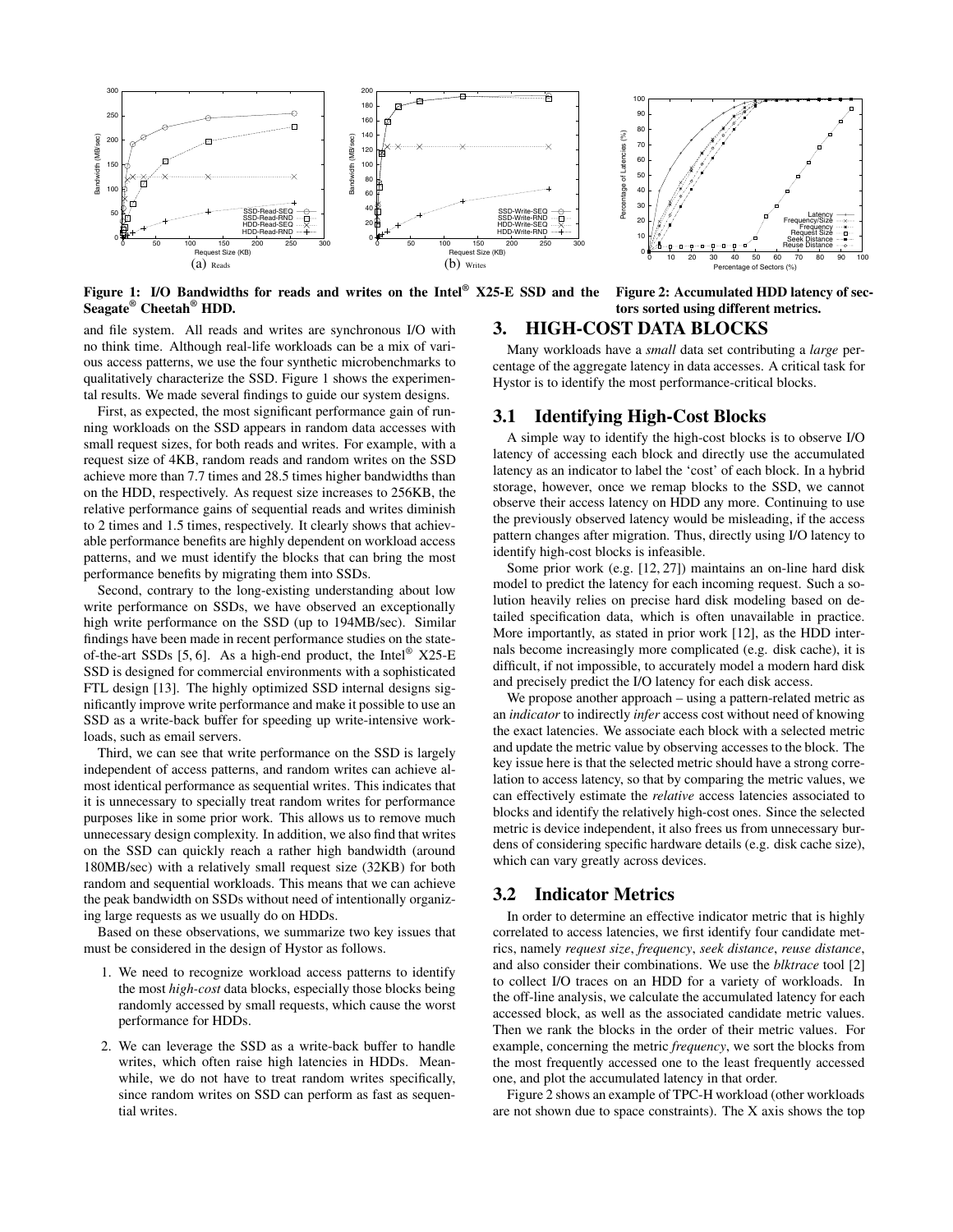percentage of blocks, sorted in a specific metric value, and the Y axis shows the percentage of aggregate latency of these blocks. Directly using latency as the metric represents the ideal case. Thus, the closer a curve is to the *latency* curve, the better the corresponding metric is. Besides the selected four metrics, we have also examined various combinations of them, among which **frequency/request size** is found to be the most effective one. For brevity, we only show the combination of *frequency/request size* in the figure. In our experiments, we found that *frequency/request size* emulates latency consistently better across a variety of workloads, the other metrics and combinations, such as seek distance, work well for some cases but unsatisfactorily for the others.

The metric **frequency/request size** is selected with a strong basis – it essentially describes both **temporal locality** and **access pattern**. In particular, *frequency* describes the temporal locality and *request size* represents the access pattern for a given workload. In contrast to the widely used recency-based policies (e.g. LRU), we use frequency to represent the temporal locality to avoid the well-recognized cache pollution problem for handling weaklocality workloads (e.g. scanning a large file would evict valuable data from the cache) [14]. It is also worth noting here that there is an *intrinsic correlation* between request size and access latency. First of all, the average access latency per block is highly correlated to request size, since a large request can effectively amortize the seek and rotational latency over many blocks. Second, the request size also reflects workload access patterns. As the storage system sits at the bottom of the storage hierarchy, the sequence of data accesses observed at the block device level is an optimized result of multiple upper-level components. For example, the I/O scheduler attempts to merge consecutive small requests into a large one. Thus, a small request observed at the block device often means that either the upper-level components cannot further optimize data accesses, or the application accesses data in such a nonsequential pattern. Finally, small requests also tend to incur high latency, since they are more likely to be intervened by other requests, which would cause high latencies from disk head seeks and rotations. Although this metric cannot perfectly emulate the ideal curve (latency), as we see in the figure, it performs consistently the best in various workloads and works well in our experiments.

## **4. MAINTAINING DATA ACCESS HISTORY**

To use the metric values to profile data access history, we must address two critical challenges  $- (1)$  how to represent the metric values in a compact and efficient way, and (2) how to maintain such history information for each block of a large-scale storage space (e.g. Terabytes). In short, we need an efficient mechanism to profile and maintain data access history at a low cost.

#### **4.1 The Block Table**

We use the *block table*, which was initially introduced in our previous work [15], to maintain data access history. Akin to the page table used in virtual memory management, the block table has three levels, *Block Global Directory* (BGD), *Block Middle Directory* (BMD), and *Block Table Entry* (BTE), as shown in Figure 3(a). The three levels, namely BGD, BMD, and BTE, of this structure essentially describe the storage space segmented in units of regions, sub-regions, and blocks, accordingly.

In the block table, each level is composed of multiple 4KB pages, each of which consists of multiple entries. A block's logical block number (LBN) is broken into three components, each of which is an index to an entry in the page at the corresponding level. Each BGD or BMD entry has a 32-bit *pointer* field pointing to a (BMD or BTE) page in the next level, a 16-bit *counter* field recording data



(b) *Traversing the block table*

### **Figure 3: The Block Table. Each box represents an entry page. In BGD and BMD pages, left and right columns represent** *unique* **and** *counter* **fields. In BTE pages, two columns represent** *flag* **and** *counter* **fields. The two steps show the order of entries being traversed from BGD to BTE entries.**

access information, and a 16-bit *unique* field tracking the number of BTE entries belonging to it. Each BTE entry has a 16-bit *counter* field and a 16-bit *flag* field to record other properties of a block (e.g. whether a block is a metadata block). This three-level tree structure is a very efficient vehicle to maintain storage access information. For a given block, we only need three memory accesses to traverse the block table and locate its corresponding information stored in the BTE entry.

## **4.2 Representing Indicator Metric**

We have developed a technique, called *inverse bitmap*, to encode the *request size* and *frequency* in the block table. When a block is accessed by a request of *N* sectors, an *inverse bitmap*, *b*, is calculated using the following equation:

$$
b = 2^{\max(0,7 - \lfloor \log_2 N \rfloor)} \tag{4.1}
$$

As shown above, inverse bitmap encodes request size into a single byte. The smaller a request is, the bigger the inverse bitmap is.

Each entry at each level of the block table maintains a *counter*. The values of the counters in the BGD, BMD, and BTE entries represent the 'hotness' of the regions, sub-regions, and blocks, respectively. Upon an incoming request, we use the block's LBN as an index to traverse the block table through the three levels (BGD→BMD→BTE). At each level, we increment the counter of the corresponding entry by *b*. So the more frequently a block is accessed, the more often the corresponding counter is incremented. In this way, we use the inverse bitmap to represent the size for a given request, and the counter value, which is updated upon each request, to represent the indicator metric *frequency/request size*. A block with a large counter value is regarded as a high-cost (i.e. hot) block. By comparing the counters associated with blocks, we can identify the blocks that should be relocated to the SSD.

As time elapses, a counter (16 bits) may overflow. In such a case, we right shift all the counters of the entries in the *same* entry page by one bit, so that we can still preserve the information about the relative importance that the counter values represent. Since such a right shift operation is needed for a minimum of 512 updates to a single LBN, this operation would cause little overhead. Also note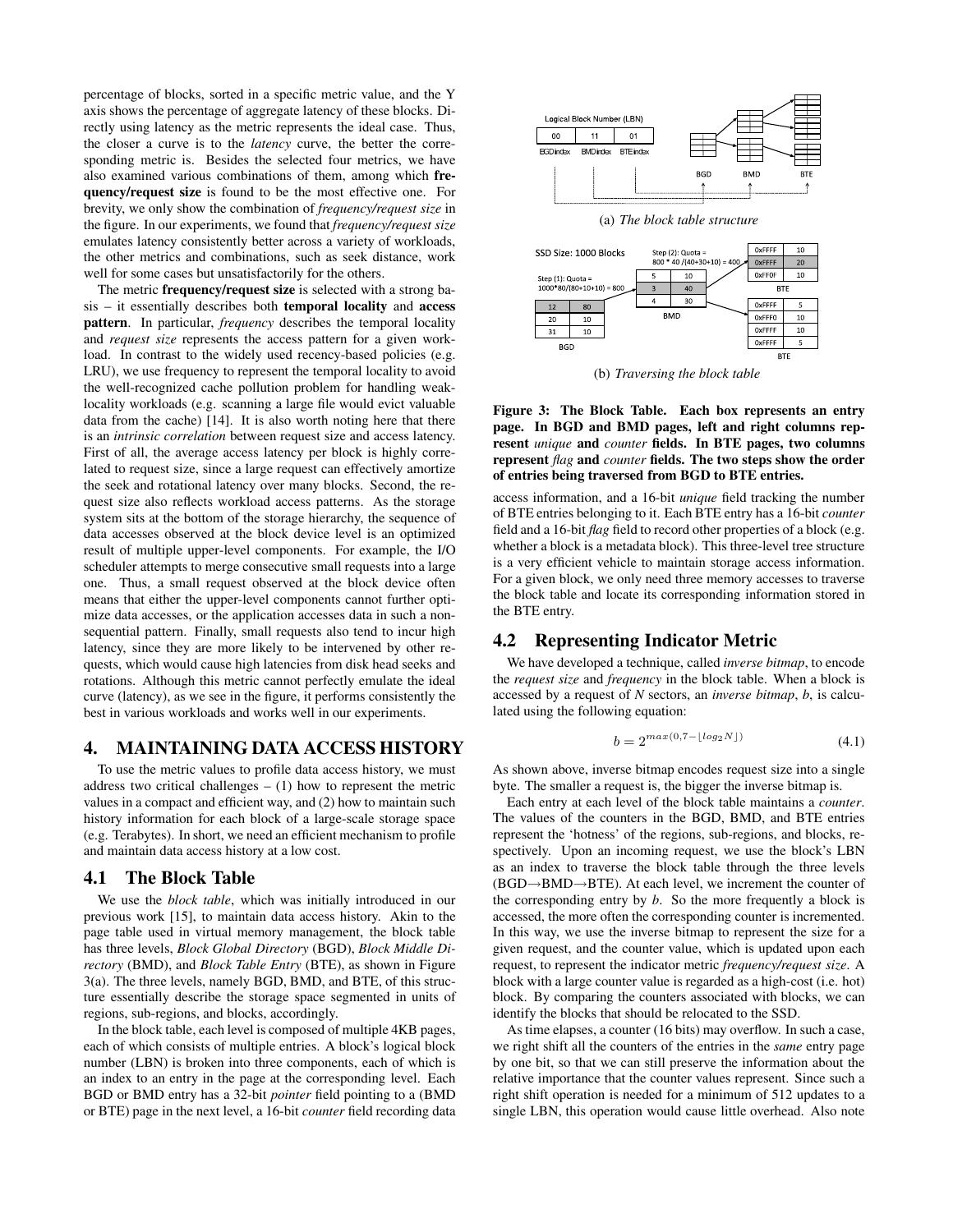that we do not need to right shift counters in other pages, because we only need to keep track of the *relative* hotness for entries in a page, and the relative hotness among the pages is represented by the entries in the upper level.

The block table is a very efficient and flexible data structure to maintain the block-level information. For example, the full block table can be maintained in persistent storage (e.g. SSD). During the periodic update of the block table, we can load only the relevant table pages that need to be updated into memory (but at least one page at each level). Also note that the block table is a sparse data structure – we only need to maintain history for *accessed* blocks. This means that the spatial overhead in persistent storage is only proportional to the *working-set size* of workloads. In the worst case, e.g. scanning the whole storage space, the maximum spatial overhead is approximately 0.1% of the storage space (a 32-bit BTE entry per 4KB chunk). In practice, however, since most workloads only access partial storage space, the spatial overhead would be much lower. If needed, we can further release storage space by trimming the rarely updated table pages. This flexibility of the block table provides high scalability when handling a large storage space.

## **5. THE DESIGN OF HYSTOR**

After introducing the indicator metric and the block table, we are now in a position to present the design of Hystor. Our goal is to best fit the SSD in the storage systems and effectively exploit its unique performance potential with minimal system changes.

# **5.1 Main Architecture**

Hystor works as a pseudo block device at the block layer, as shown in Figure 4(a). The upper-level components, such as file systems, view it simply as a *single* block device, despite the complicated internals. Users can create partitions and file systems on it, similar to any directly attached drive. With minimal system changes, Hystor is easy to integrate into existing systems.



**Figure 4: Architecture of Hystor.**

Hystor has three major components, namely *remapper*, *monitor*, and *data mover*. The remapper maintains a mapping table to track the original location of blocks on the SSD. When an incoming request arrives at the remapper, the mapping table is first looked up. If the requested block is resident in the SSD, the request is redirected to the SSD, otherwise, it is serviced from the HDD. This remapping process is similar to the software RAID controller. The remapper also intercepts and forwards I/O requests to the monitor, which collects I/O requests and updates the block table to profile workload access patterns. The monitor periodically analyzes the data access history, identifies the blocks that should be remapped to the SSD, and requests the data mover to relocate data blocks across

storage devices. The monitor can run in either kernel mode or user mode. The data mover is responsible for issuing I/O commands to the block devices and updating the mapping table accordingly to reflect the most recent changes.

## **5.2 Logical Block Mapping**

Hystor integrates multiple HDDs and SSDs and exposes a linear array of logical blocks to the upper-level components. Each logical block is directly mapped to a physical block in the HDD and indexed using the logical block number (LBN). A logical block can be selected to remap to the SSD, and its physical location in the SSD is dynamically selected. Hystor maintains a *mapping table* to keep track of the remapped logical blocks. This table is also maintained in a statically specified location in the persistent storage (e.g. the first few MBs of SSD), and it is rebuilt in the volatile memory at startup time. Changes to the mapping table are synchronously written to the storage to survive power failures. In memory, the table is organized as a B-tree to speedup lookups, which only incur minimal overhead with several memory accesses. Since only remapped blocks need to be tracked in the mapping table, the spatial overhead of the mapping table is small and proportional to the SSD size. Techniques, similar to the dynamic mapping table [10], can also be applied to only maintain the most frequently accessed mapping entries to further reduce the in-memory mapping table size.

In essence, Hystor manages remapped blocks in an 'inclusive' manner, which means that, when a block is remapped to the SSD, its original home block in the HDD would not be recycled. We choose such an inclusive design for three reasons. First, the SSD capacity is normally at least one order of magnitude smaller than the HDDs, thus, there is no need to save a small amount of capacity for low-cost HDDs. Also, if we attempt to fully utilize the HDD space, a large mapping table has to be maintained to track every block in the storage space (often in granularity of TBs), which would incur high overhead. Second, when blocks in the SSD need to be moved back to the HDD, extra high-cost I/O operations are required. In contrast, if blocks are duplicated to the SSD, we can simply drop the replicas in the SSD, as long as they are clean. Finally, this design also significantly simplifies the implementation and avoids unnecessary complexity.

## **5.3 SSD Space Management**

In Hystor, the SSD plays *a major role* as a storage to retain the best suitable data, and *a minor role* as a write-back buffer for writes. Accordingly, we logically segment the SSD space into two regions, *remap* area and *write-back* area, as shown in Figure 4(b). The remap area is used to maintain the identified critical blocks, such as the high-cost data blocks and file system metadata blocks. All requests, including both reads and writes, to the blocks in the remap area are directed to the SSD. The write-back area is used as a buffer to temporarily hold dirty data of incoming write requests. All other requests are directed to the HDD. Blocks in the write-back area are periodically synchronized to the HDD and recycled for serving incoming writes. We use a configurable quota to guard the sizes of the two regions, so there is no need to physically segment the two regions on the SSD.

We allocate blocks in the SSD in *chunks*, which is similar in nature to that in RAID [25]. This brings two benefits. First, when moving data into the SSD, each write is organized more efficiently in a reasonably large request. Second, it avoids splitting a request into several excessively small requests. In our prototype, we choose an initial chunk size of 8 sectors (4KB). We will further study the effect of chunk size on performance in Section 7.5. In Hystor, all data allocation and management are performed in chunks.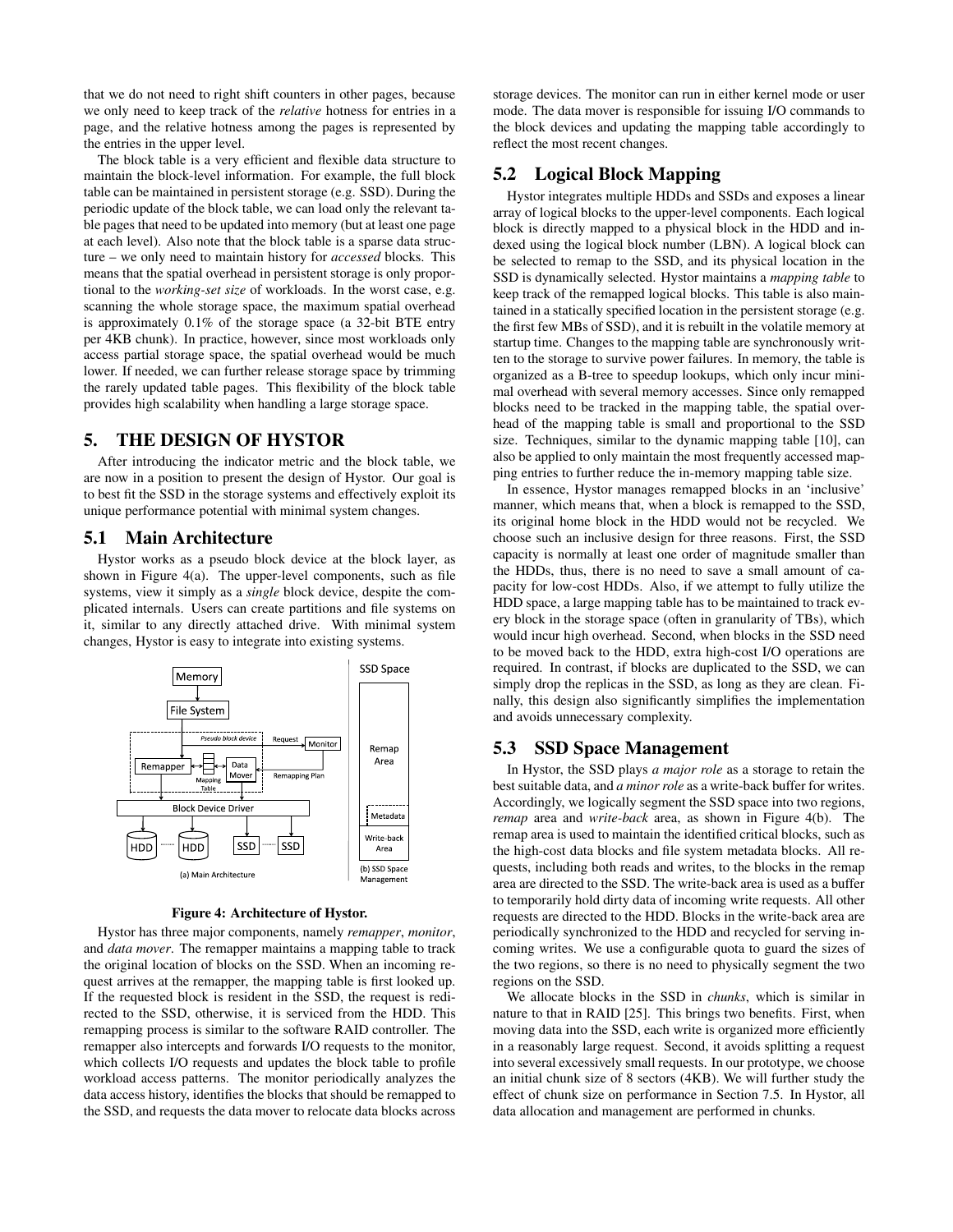## **5.4 Managing the Remap Area**

The *remap* area is used to maintain identified critical blocks for a long-term optimization. Two types of blocks can be remapped to the SSD: (1) the high-cost data blocks, which are identified by analyzing data access history using the block table, and (2) file system metadata blocks, which are identified through available semantic information in OS kernels.

#### *5.4.1* **Identifying High-Cost Data Blocks**

As shown in Section 4, the block table maintains data access history in forms of the *counter* values. By comparing the counter values of entries at the BGD, BMD, or BTE levels, we can easily identify the hot regions, sub-regions, and blocks, accordingly. The rationale guiding our design is that the hottest blocks in the hottest regions should be given the highest priority to stay in the highspeed SSD.

**Program 1** Pseudocode of identifying candidate blocks. counter(): the counter value of an entry total\_cnt(): the aggregate value of counters of a block table page sort\_unique\_asc(): sort entries by unique values sort\_counter\_dsc(): sort entries by counter values<br>quota: the num. of available SSD blocks the num. of available SSD blocks sort\_unique\_asc(bgd\_page); /\*sort bgd entries\*/ bgd\_count = total\_cnt(bgd\_page); for each bgd entry && quota > 0; do bmd\_quota = quota\*counter(bgd)/bgd\_count; bgd\_count -= counter(bgd); quota -= bmd\_quota; bmd\_page = bgd->bmd; /\*get the bmd page\*/ sort\_unique\_asc(bmd\_page);/\*sort bmd entries\*/ bmd\_count = total\_cnt(bmd\_page); for each bmd entry && bmd\_quota > 0; do bte quota = bmd quota\*counter(bmd)/bmd count;  $bmd_{count}$  -= counter( $bmd$ ); bmd\_quota -= bte\_quota; bte\_page = bmd->bte; sort\_counter\_dsc(bte\_page); for each bte entry && bte\_quota > 0; do add bte to the update list; bte\_quota --; done bmd\_quota += bte\_quota; /\*unused quota\*/ done quota += bmd\_quota; /\*unused quota\*/ done

Program 1 shows the pseudocode of identifying high-cost blocks. We first proportionally allocate SSD space quota to each BGD entry based on their counter values, since a hot region should be given more chance of being improved. Then we begin from the BGD entry with the least number of BTE entries (with the smallest *unique* value), and repeat this process until reaching the BTE level, where we allocate entries in the descending order of their counter values. The blocks being pointed to by the BTE entries are added into a candidate list until the quota is used up. The unused quota is accumulated to the next step. In this way, we recursively determine the hottest blocks in the region and allocate SSD space to the regions correspondingly. Figure 3(b) illustrates this process, and it is repeated until the available space is allocated.

#### *5.4.2* **Reorganizing Data Layout across Devices**

Workload access pattern changes over time. In order to adapt to the most recent workload access patterns, Hystor periodically wakes up the monitor, updates the block table, and recommends a list of candidate blocks that should be put in SSD, called *updates*, to

update the remap area. Directly replacing all the blocks in the SSD with the updates would be over-sensitive to workload dynamics. Thus we take a 'smooth update' approach as follows.

We manage the blocks in the remap area in a list, called the *resident list*. When a block is added to the resident list or accessed, it is put at the top of the list. Periodically the monitor wakes up and sends a list of updates as described in Section 5.4.1 to the data mover. For each update, the data mover checks whether the block is already in the resident list. If true, it informs the monitor that the block is present. Otherwise, it reclaims the block at the bottom of the resident list and reassign its space for the update. In both cases, the new block (update) is placed at the top of the resident list. The monitor repeats this process until a certain number (e.g. 5-10% of the SSD size) of blocks in the resident list are updated. So we identify the high-cost blocks based on the most recent workloads and place them at the top of the resident list, and meanwhile, we always evict unimportant blocks, which have become rarely accessed and thus reside at the list bottom. In this way, we *gradually* merge the most recently identified high-cost data set into the old one and avoid aggressively shifting the whole set from one to another.

Once the resident list is updated, the data mover is triggered to perform I/O operations to relocate blocks across devices asynchronously in the background. Since the data mover can monitor the I/O traffic online and only reorganize data layout during idle periods (e.g. during low-load hours), the possible interference to foreground jobs can be minimized.

#### *5.4.3* **User-level Monitor**

As a core engine of Hystor, the monitor receives intercepted requests from the remapper, updates the block table, and generates a list of updates to relocate blocks across devices. The monitor can work in either kernel mode or user mode with the same policy. We implemented both in our prototype.

Our user-level monitor functions similarly to *blktrace* [2]. Requests are temporarily maintained in a small log buffer in the kernel memory and periodically passed over to the monitor, a user-level daemon thread. Our prototype integrates the user-level monitor into *blktrace*, which allows us to efficiently use the existing infrastructure to record I/O trace by periodically passing requests to the monitor. The kernel-level monitor directly conducts the same work in the OS kernel.

Compared to the kernel-level monitor, the user-level monitor incurs lower overhead. Memory allocation in the user-level monitor is only needed when it is woken up, and its memory can even be paged out when not in use. Since each time we only update the data structures partially, this significantly reduces the overhead.

#### *5.4.4* **Identifying Metadata Blocks**

File system metadata blocks are critical to system performance. Before accessing a file, its metadata blocks must be loaded into memory. With only a small amount of SSD space, relocating file system metadata blocks into SSD can effectively improve I/O performance, especially for metadata-intensive workloads during a cold start. Hystor attempts to identify these *semantically critical* blocks and proactively remap them to the SSD to speed up file accesses at an early stage, which avoids high-cost cold misses at a later time. In order to avoid intrusive system changes, we take a conservative approach to leverage the information that is already available in the existing OS kernels.

In the Linux kernel, metadata blocks are tagged such that an I/O scheduler can improve metadata read performance. So far, this mechanism is used by some file systems (e.g. Ext2/Ext3) for metadata reads. In our prototype, we modified a single line at the block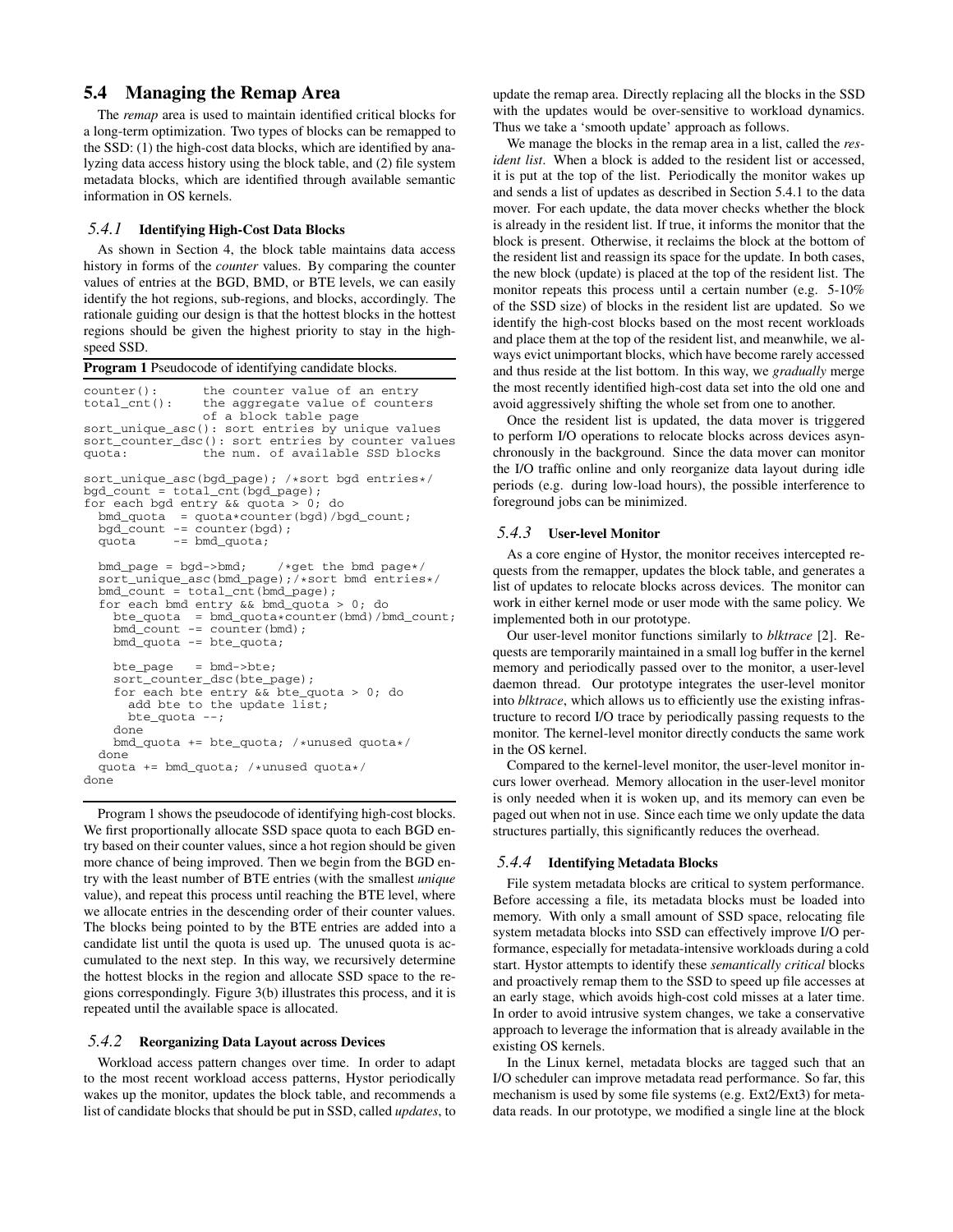layer to leverage this available information by tagging incoming requests for metadata blocks. No other changes to file systems or applications are needed. Similar tagging technique is also used in Differentiated Storage Services [22]. When the remapper receives a request, we check the incoming request's tags and mark the requested blocks in the block table (using the *flag* field of BTE entries). The identified metadata blocks are remapped to the SSD. Currently, our implementation is effective for Ext2/Ext3, the default file system in Linux. Extending this approach to other file systems needs additional minor changes.

Another optional method, which can identify metadata blocks without any kernel change, is to *statically* infer the property of blocks by examining their logical block numbers (LBN). For example, the Ext2/Ext3 file system segments storage space into 128MB block groups, and the first few blocks of each group are always reserved for storing metadata, such as inode bitmap, etc. Since the location of these blocks is statically determined, we can mark them as metadata blocks. As such a solution assumes certain file systems and default configurations, it has not been adopted in our prototype.

## **5.5 Managing the Write-back Area**

The most recent generation of SSDs has shown an exceptionally good write performance, even for random writes (50-75µs for a 4KB write [5]). This makes the SSD a suitable place for buffering dirty data and reducing latency for write-intensive workloads. As a configurable option, Hystor can leverage the high-speed SSD as a buffer to speed up write-intensive workloads.

The blocks in the write-back area are managed in two lists, a *clean list* and a *dirty list*. When a write request arrives, we first allocate SSD blocks from the *clean list*. The new dirty blocks are written into the SSD and added onto the *dirty list*. We maintain a counter to track the number of dirty blocks in the write-back area. If this number reaches a *high watermark*, a *scrubber* is waken up to write dirty blocks back to the HDD until reaching a *low watermark*. Cleaned blocks are placed onto the clean list for reuse. Since writes can return immediately once the data is written to the SSD, the synchronous write latency observed by foreground jobs is very low. We will examine the scrubbing effect in Section 7.4. Another optional optimization is to only buffer small write requests in the SSD, which further improves the use of the write-back area

As mentioned previously, we do not specifically optimize random writes, since the state-of-the-art SSDs provide high random write performance [5, 6]. One might also be concerned about the potential reliability issues of using SSD as a write-back buffer, since flash memory cells can wear out after a certain number of program/erase cycles. Fortunately, unlike early generations of SSDs, the current high-end SSDs can provide a reasonably high reliability. For example, the Mean Time Before Failure (MTBF) rating of the Intel<sup>®</sup> X25-E SSDs is as high as 2 million hours [13], which is comparable to that of typical HDDs. In this paper we do not consider the low-end SSDs with poor write performance and low reliability, which are not suitable for our system design goals.

## **6. IMPLEMENTATION ISSUES**

We have prototyped Hystor in the Linux kernel 2.6.25.8 as a stand-alone kernel module with about 2,500 lines of code. The user-level monitor is implemented as a user-level daemon thread with about 2,400 lines of code. Neither one requires any modifications in the Linux kernel. The alternative kernel implementation of the monitor module consists of about 4,800 lines of code and only about 50 lines of code are inserted in the stock Linux kernel.

In our prototype, the remapper is implemented based on the software RAID. When the kernel module is activated, we use dmsetup to create a new block device with appointed HDD and SSD devices. By integrating the Hystor functionality on the block layer, we can avoid dealing with some complex issues, such as splitting and merging requests to different devices, since the block layer already handles these issues. The downside of this design is that requests observed at this layer may be further merged into larger requests later, so we track the LBN of the last request to estimate the mergeable request size. Another merit of this design is that Hystor can work seamlessly with other storage, such as RAID and SAN storage. For example, a RAID device can be built upon Hystor virtual devices, similarly, Hystor can utilize RAID devices too. Such flexibility is highly desirable in commercial systems.

As a core engine of Hystor, the monitor can work in either kernel mode or user mode. In both cases, the monitor is implemented as a daemon thread. Periodically it is triggered to process the collected I/O requests, update the block table, and generate updates to drive the data mover to perform data relocation. In kernel mode, the observed requests are held in two log buffers. If one buffer is full, we swap to the other to accept incoming requests, and the requests in the full buffer are updated to the block table in parallel. In user mode, requests are directly passed to the user-level daemon. The analysis of data access history can also be done offline. In our current prototype, we maintain the block table and the mapping table full in memory, and in our future work we plan to further optimize memory usage by only loading partial tables into memory as discussed previously.

# **7. EVALUATION**

## **7.1 Experimental System**

Our experimental system is an Intel® D975BX system with a 2.66GHz Intel® Core™ 2 Quad CPU and 4GB main memory on board. Our prototype system consists of a Seagate<sup>®</sup> Cheetah<sup>®</sup> 15k.5 SAS hard drive and a 32GB Intel® X25-E SSD, both of which are high-end storage devices on the market. Also note that we only use *partial* SSD space in our experiments to avoid overestimating the performance. Table 1 lists the detailed specification of the two devices. The HDDs are connected through an LSI® MegaRaid® 8704 SAS card and the SSD uses a SATA 3.0Gb/s connector.

|                        | X25-E SSD         | <b>Cheetah HDD</b> |
|------------------------|-------------------|--------------------|
| Capacity               | 32 <sub>GB</sub>  | 73GB               |
| <b>Interface</b>       | SATA <sub>2</sub> | <b>SAS</b>         |
| <b>Read Bandwidth</b>  | 250 MB/Sec        | 125 MB/Sec         |
| <b>Write Bandwidth</b> | 180 MB/Sec        | 125 MB/Sec         |

**Table 1: Specifications of the SSD and the HDD.**

We use Fedora™ Core 8 with the Linux kernel 2.6.25.8 and Ext3 file system with default configurations. In order to minimize the interference, the operating system and home directory are stored in a separate hard disk drive. We use the *noop* (No-op) I/O scheduler, which is suitable for non-HDD devices [5,6], for the SSD. The hard disk drives use the *CFQ* (Completely Fair Queuing) scheduler, the default scheduler in the Linux kernel, to optimize the HDD performance. The on-device caches of all the storage devices are enabled. The other system configurations use the default values.

#### **7.2 Performance of Hystor**

In general, the larger the SSD size is, the better the Hystor's performance is. In order to avoid overestimating the performance improvement, we first estimate the working-set size (the number of blocks being accessed during execution) of each workload by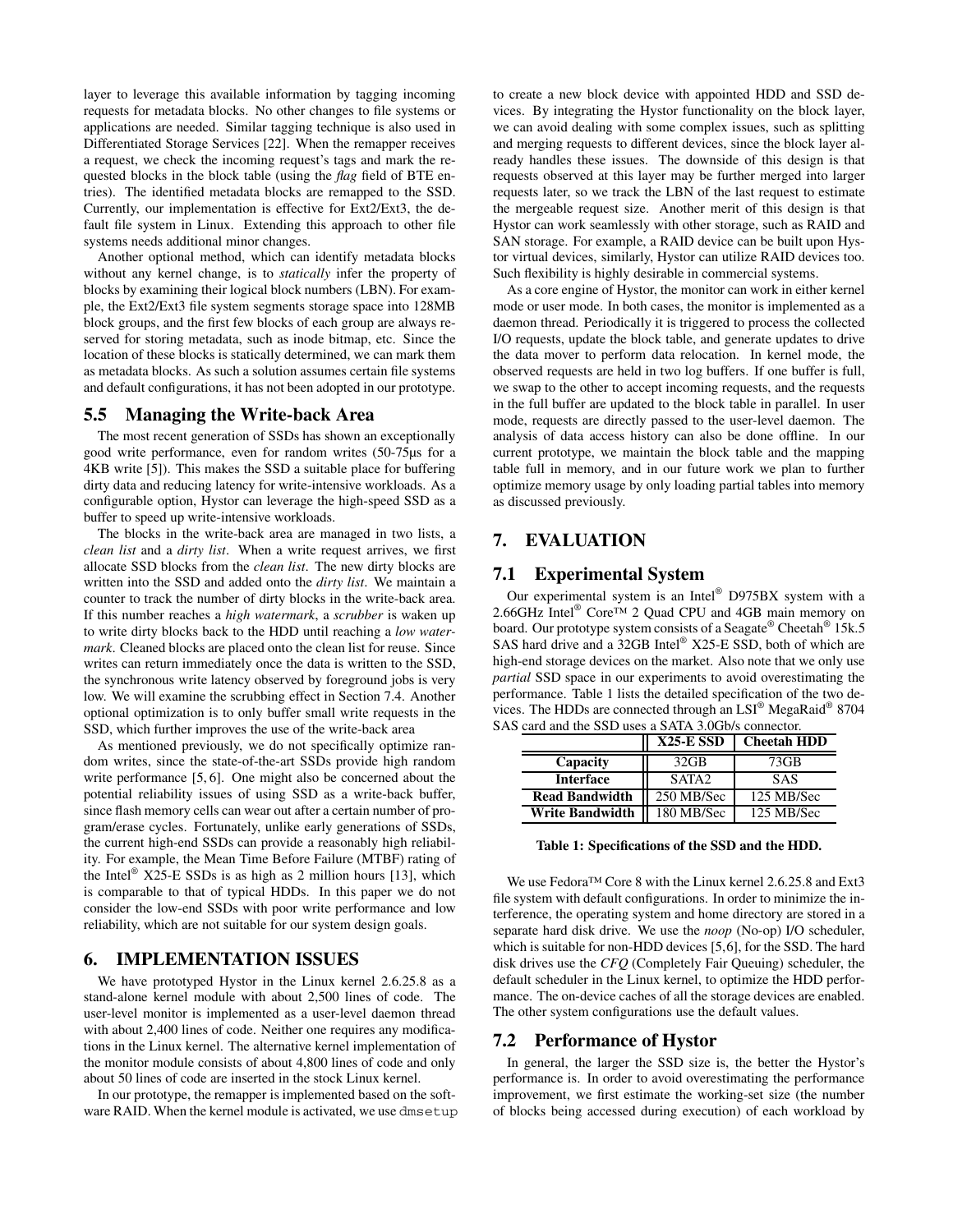

**Figure 5: Normalized execution times and hit ratios of workloads. The horizontal line represents the time of running on HDD.**

examining the collected I/O traces off line, then we conduct experiments with five configurations of the SSD size, namely 20%, 40%, 60%, 80%, and 100% of the working-set size. Since we only conservatively use *partial* SSD space in our experiments, the performance of Hystor can be even better in practice. To examine the effectiveness of the write-back area, we configure three write-back area sizes, namely 0%, 20%, and 30% of the available SSD space.

For each workload, we perform the baseline experiments on the SSD. We rerun the experiments with various configurations of the SSD space. We show the execution times normalized to that of running on the SSD-only system. Therefore, the normalized execution time '1.0' represents the ideal case. In order to compare with the worst case, running on the HDD-only system, we plot a horizontal line in the figures to denote the case of running on the HDD. Besides the normalized execution times, we also present the hit ratios of I/O requests observed at the remapper. A request to blocks resident in the SSD is considered a *hit*, otherwise, it is a *miss*. The hit ratio describes what percentage of requests are serviced from the SSD. Due to space constraints, we only present results for the usermode monitor here, and the kernel monitor shows similar results. Figure 5 shows the normalized execution times and hit ratios.

#### *7.2.1* **Postmark**

*Postmark* is a widely used file system benchmark [28]. It creates 100 directories and 20,000 files, then performs 100,000 transactions (reads and writes) to stress the file system, and finally deletes files. This workload features intensive small random data accesses.

Figure 5(a) shows that as the worst case, postmark on the HDDonly system runs 4.2 times slower than on the SSD-only system. Hystor effectively improves performance for this workload. With the increase of SSD space, the execution time is reduced till close to an SSD-only system, shown as a linear curve in the figure. In this

case, most data blocks are accessed with similar patterns, which is challenging for Hystor to identify high-cost data blocks based on access patterns. However, Hystor still provides performance gains proportional to available SSD space.

Since this workload features many small writes, allocating a large write-back area helps improve hit ratios as well as execution times. Figure 5(d) shows that with the SSD size of 310MB, allocating 30% of the SSD space for write-back can improve hit ratio from 79% to 91%, compared to without write-back area. Accordingly, the execution time is reduced from 34 seconds to 24 seconds, which is a 29% reduction.

Also note that multiple writes to the same block would cause synchronization issues. With a smaller write-back area, dirty blocks have to be more frequently flushed back to the HDD due to capacity limit. When such an operation is in progress, incoming write requests to the same blocks have to be suspended to maintain consistency, which further artificially increases the request latency. For example, when the cache size grows to 310MB, the amount of hits to the lock-protected blocks decreases by a factor of 4, which translates into a decrease of execution time.

#### *7.2.2* **Email**

*Email* was developed by University of Michigan based on Postmark for emulating an email server [31]. It is configured with 500 directories, 500 files, and 5,000 transactions. This workload has intensive synchronous writes with different append sizes and locations based on realistic mail distribution function, and it features a more skewed distribution of latencies. Most data accesses are small random writes, which are significantly faster on the SSD.

Figure 5(b) shows that running *email* exclusively on the SSD is 18.8 times faster than on the HDD. With no write-back area, the performance of Hystor is suboptimal, especially for a small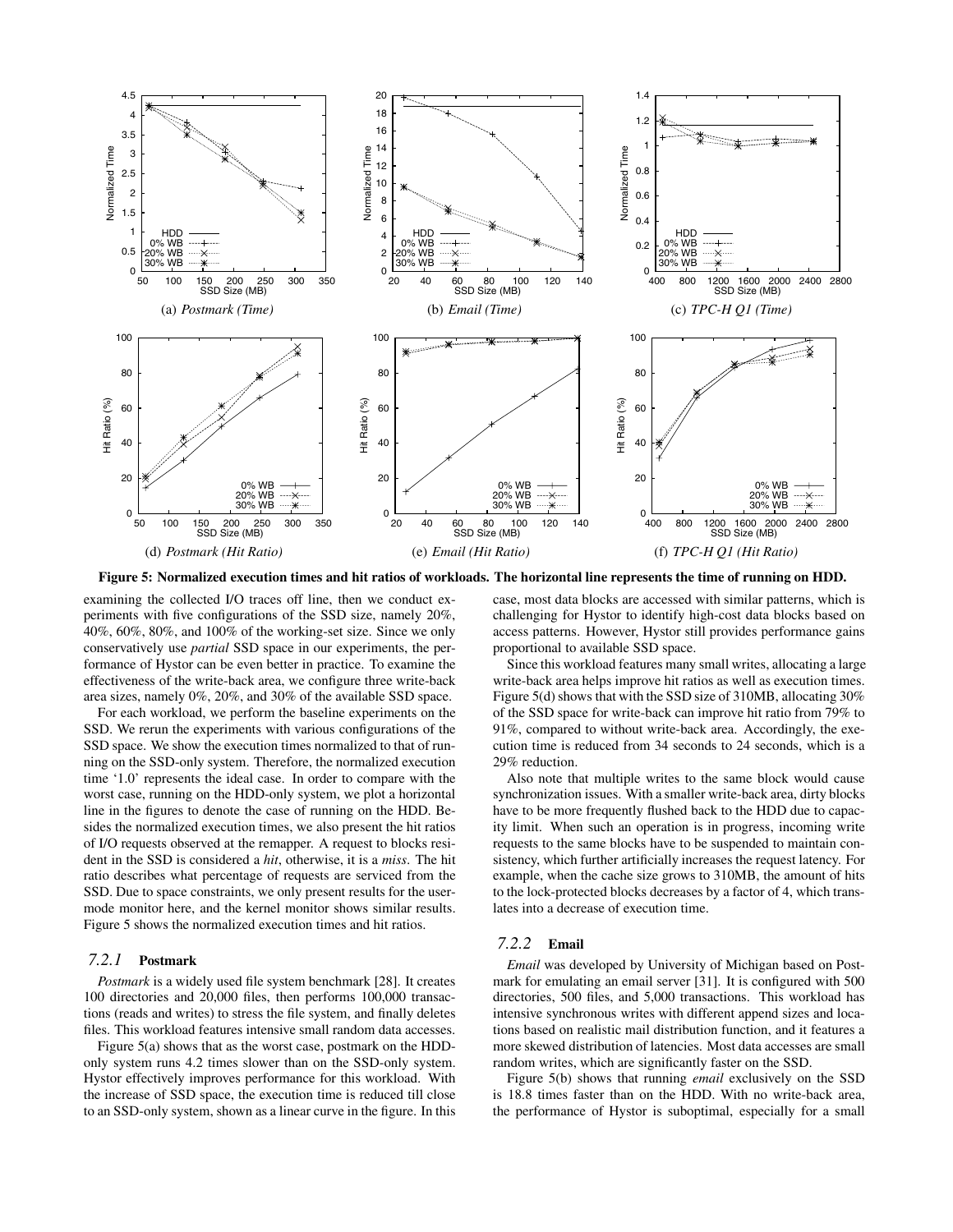

**Figure 6: Optimization for metadata blocks. 32MB and 16MB refer to the two workloads. Hystor with and without optimizing metadata are referred to as** *Hystor-Metadata* **and** *Hystor-No-Metadata***.**



**Figure 7: Request arrival rate in** *email***. The numbers on X axis for each bar refer to various configurations of the SSD size (% of the working-set size). HDD refers to the HDD-only system.**

SSD size. As we see in the figure, with SSD size of 27MB (20% of the working-set size), Hystor may even be slightly worse than the HDD-only system, due to additional I/O operations and increased probability of split requests. Without the write-back area, data blocks remapped in the SSD may not be necessarily to be reaccessed in the next run. This leads to a hit ratio of only 12.4% as shown in Figure 5(e). In contrast, with the write-back area, the hit ratio quickly increases to over 90%. This shows that the write-back area also behaves like a small cache to capture some short-term data reuse. As a result, the execution time is reduced by a half.

#### *7.2.3* **TPC-H Query 1**

*TPC-H Q1* is the query 1 from the TPC-H database benchmark suite [33]. It runs against a database (scale factor 1) managed by PostgreSQL 8.1.4 database server. Different from the other workloads, this workload does not benefit much from running on the SSD, since its data accesses are more sequential and less I/O intensive. As shown in Figure 5(c), running this workload on the HDD-only system is only 16% slower than running on the SSD. However, since the reuse of data blocks is more significant, the hit ratio in this case is higher. Figure 5(f) shows that with SSD size of 492MB, the hit ratio of incoming requests is about 30% to 40%. When the SSD size is small, the write-back area may introduce extra traffic, which leads to a 2-5% slowdown compared to running on HDD. As the write-back area size increases, the number of writeback operations is reduced dramatically, which improves the I/O performance.

## **7.3 Metadata Blocks**

Hystor also identifies metadata blocks of file systems and remaps them to the SSD. We have designed an experiment to show how such an optimization improves performance.

In Ext2/Ext3 file systems, a large file is composed of many data chunks, and *indirect blocks* are used to locate and link these chunks together. As a type of metadata, indirect blocks do not contain file content but are crucial to accessing files. We create a 32GB file and use the Intel® Open Storage Toolkit [21] to generate two workloads, which randomly read 4KB data each time until 16MB and 32MB of data are read. This workload emulates data accesses in files with complex internal structures, such as virtual disk file used by virtual machines. In such random workloads, the accessed file data are unlikely to be reused, while indirect blocks would be reaccessed, thus holding metadata blocks in the SSD would be beneficial. We use this example to compare the performance of Hystor with and without optimization for file system metadata blocks, denoted as *Hystor-Metadata* and *Hystor-No-Metadata* respectively.



**Figure 8: Effect of chunk size on performance. 4K and 16K refer to the chunk sizes, respectively. The numbers on X axis refer to various configurations of the SSD size (% of the working-set size).**

Figure 6 shows the experimental results of Hystor-No-Metadata and Hystor-Metadata. Both approaches eventually can speed up the two workloads by about 20 seconds. However, Hystor-Metadata is able to achieve that performance with a much smaller SSD space. For the workload reading 32MB data, Hystor-Metadata identifies and remaps nearly all indirect blocks to the SSD with just 32MB of SSD space. In contrast, Hystor-No-Metadata lacks the capability of identifying metadata blocks. Since only around 20% of the blocks being accessed are metadata blocks, most blocks remapped to the SSD are file content data blocks, which are unfortunately almost never reused. Therefore Hystor-No-Metadata requires about 160MB of SSD space to cover the whole working-set, while Hystor-Metadata needs only 32MB SSD space. A similar pattern can be observed in the case of reading 16MB data.

This experiment shows that optimization for metadata blocks can effectively improve system performance with only a small amount of SSD space, especially for metadata-intensive workloads. More importantly, different from identifying high-cost data blocks by observing workload access patterns, we can proactively identify these *semantically critical* blocks at an early stage, so high-cost cold misses can be avoided. It is also worth noting that the three major components in Hystor are complementary to each other. For example, although the current implementation of Hystor identifies metadata blocks only for read requests, writes to these metadata blocks still can benefit from being buffered in the write-back area.

## **7.4 Scrubbing**

Dirty blocks buffered in the write-back area have to be written back to the HDD in the background, called *scrubbing*. Each scrub operation can cause two additional I/O operations – a read from the SSD and a write to the HDD. Here we use *email*, the worst case for scrubs, to study how scrubbing affects system performance. Figure 7 shows the request arrival rate (number of requests per second) for *email* configured with four SSD sizes (20-80% of the working-set size) and a 20% write-back fraction . The requests are broken down by the source, internal scrubbing daemon or the upper-layer components, denoted as *scrubs* and *demand* in the figure, respectively.

As shown in Figure 7, the request arrival rate in Hystor is much higher than that in the HDD-only system. This is due to two reasons. First, the average request size for HDD-only system is 2.5 times larger than that in Hystor, since a large request in Hystor may split into several small ones to different devices. Second, two additional I/O operations are needed for each scrub. We can see that, as the SSD size increases to 80% of the working-set size, the arrival rate of scrub requests drops by nearly 25% on the SSD, due to less frequent scrubbing. The arrival rate of on-demand requests in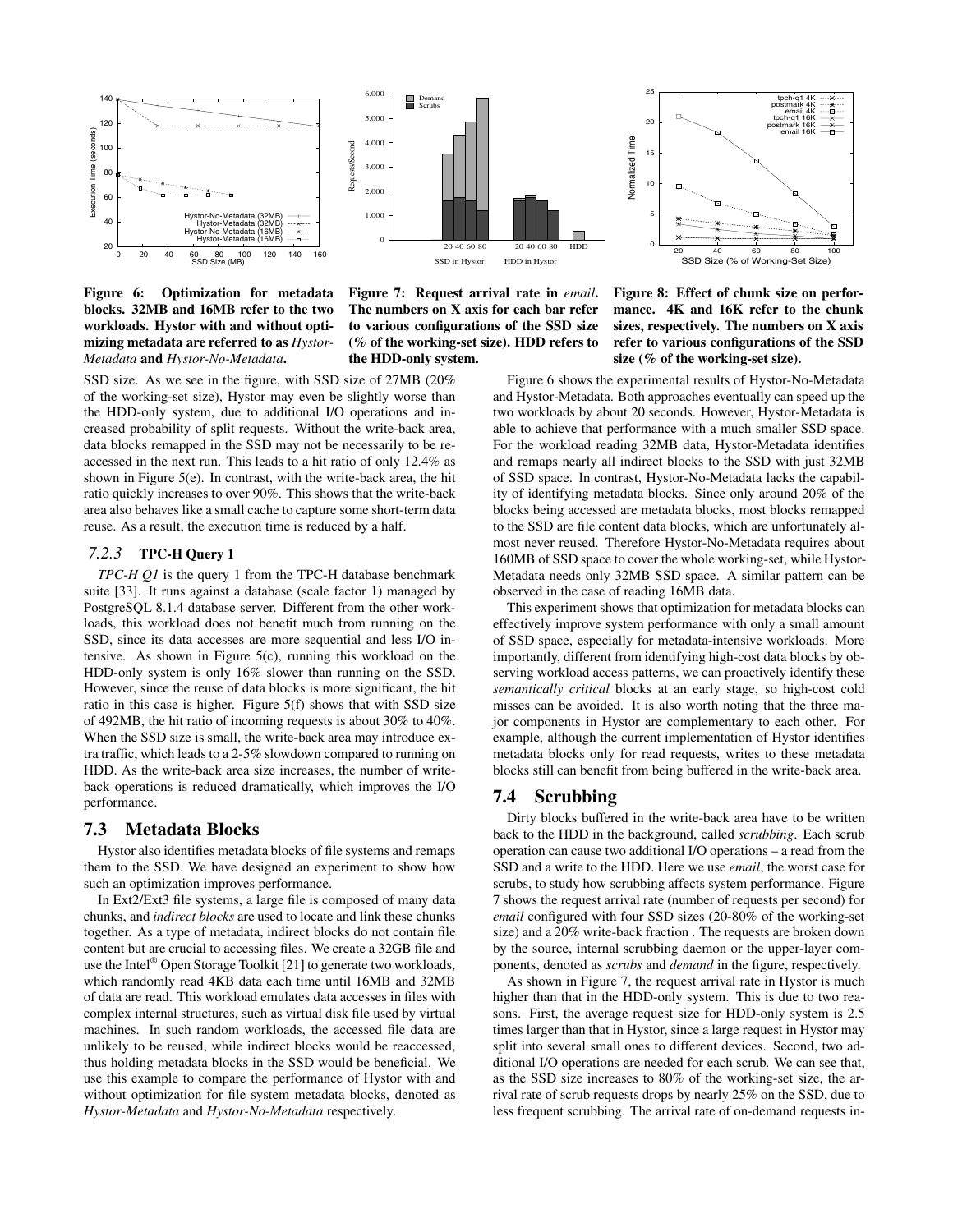creases as the SSD size increases, because the execution time is reduced and the number of on-demand requests remains unchanged.

An increase of request arrival rate may not necessarily lead to an increase of latency. In the case with 80% of the working-set size, as many as 5,800 requests arrive on the SSD every second. However, we do not observe a corresponding increase of execution time (see Figure 5(b)) and the SSD I/O queue still remains very short. This is mainly because the high bandwidth of the SSD (up to 250MB/sec) can easily absorb the extra traffic. On the HDD in Hystor, the request arrival rate reaches over 1,800 requests per second. However, since these requests happen in the background, the performance impact on the foreground jobs is minimal.

This case shows that although a considerable increase of request arrival rate is resident on both storage devices, conducting background scrubbing causes minimal performance impact, even for write-intensive workloads.

## **7.5 Chunk Size**

Chunk size is an important parameter in Hystor. A large chunk size is desirable for reducing memory overhead of the mapping table and the block table. On the other hand, a small chunk size can effectively improve utilization of the SSD space, since a large chunk may contain both hot and cold data.

Figure 8 compares performance of using a chunk size of 8 sectors (4 KB) and 32 sectors (16 KB). We only present data for the cache with a 20% write-back fraction here. We can see that with a large chunk size (16KB), the performance of *email* degrades significantly due to the underutilized SSD space. Recall that most of the requests in *email* are small, hot and cold data could co-exist in a large chunk, which causes the miss rate to increase by four-fold. With the increase of SSD size, such a performance gap is reduced, but it is still much worse than using 4KB chunks. The other workloads are less sensitive to chunk size.

This experiment shows that choosing a proper chunk size should consider the SSD size. For a small-capacity SSD, a small chunk size should be used to avoid wasting precious SSD space. A large SSD can use a large chunk size and afford the luxury of increased internal fragmentation in order to reduce overhead. In general, a small chunk size (e.g. 4KB) is normally sufficient for optimizing performance. Our prototype uses a chunk size of 4KB in default.

## **8. RELATED WORK**

Flash memory and SSDs have been actively studied recently. There is a large body of research work on SSDs (e.g. [1, 5–8]). A survey [9] summarizes the key techniques in flash memory based SSDs. Here we present the work most related to this paper.

The first set of work is generally cache-based solutions. An early work [19] uses flash memory as a secondary-level file system buffer cache to reduce power consumption and access latencies for mobile computers. SmartSaver [4] uses a small-factor flash drive to cache and prefetch data for saving disk energy. A hybrid file system, called Conquest [34], merges the persistent RAM storage into the HDD-based storage system. Conquest caches small files, metadata, executables, shared libraries into the RAM storage and it demands a substantial change to file system designs. AutoRAID [35] migrates data inside the HDD-based RAID storage to improve performance and cost-efficiency based on patterns. Sun<sup>®</sup> Solaris<sup>™</sup> [18] can set a high-speed device as a secondary-level buffer cache between main memory and hard disk drives. Microsoft<sup>®</sup> Windows<sup>®</sup> ReadyBoost [23] takes a similar approach to use a flash device as an extension of main memory. Intel® TurboMemory [20] uses a small amount of flash memory as a cache to buffer disk data and uses a threshold size to filter large requests. Kgil et al. [16] propose to use flash memory and DRAM as a disk cache and adopt an LRU-based wear-level aware replacement policy [16]. Sieve-Store [29] uses a selective caching approach by tracking the access counts and caching the most popular blocks in solid state storage. Hystor views and places SSDs in the storage hierarchy in another way – the high-speed SSD is used as a part of storage rather than an additional caching tier. As such, Hystor only reorganizes data layout across devices periodically and asynchronously, rather than make caching decision on each data access. In addition, recognizing the non-uniform performance gains on SSDs, Hystor not only adopts frequency, rather than recency that has been commonly used in LRU-based caching policies, to better describe the temporal locality, and it also further differentiates various workload access patterns and attempts to make the best use of the SSD space with minimized system changes.

Some other prior work proposes to integrate SSD and HDD together and form a hybrid storage system. Differentiated Storage Services [22] attempts to classify I/O requests and passes information to storage systems for QoS purposes. The upper-level components (e.g. file systems) classify the blocks and the storage system enforces the policy by assigning blocks to different devices. ComboDrive [26] concatenates SSD and HDD into one single address space, and certain selected data and files can be moved into the faster SSD space. As a block-level solution, Hystor hides details from the upper-level components and does not require any modification to applications. Considering the disparity of handling reads and writes in SSDs, Koltsidas and Viglas propose to organize SSD and HDD together and place read-intensive data in SSD and write-intensive data in HDD for performance optimization [17]. Soundararajan et al. propose a solution to utilize HDD as a log buffer to reduce writes and improve the longevity of SSDs [32]. Recently, I-CASH [30] has been proposed to use SSD to store seldomchanged reference data blocks and HDD to store a log of deltas, so that random write traffic to SSD can be reduced. Our experimental studies show that the state-of-the-art SSDs have exceptionally high write performance. Specifically optimizing write performance for SSDs can yield limited benefits on these advanced hardware. In fact, Hystor attempts to leverage the high write performance of SSDs and our experimental results show that such a practice can effectively speed up write-intensive workloads.

# **9. CONCLUSION**

Compared with DRAM and HDD, the cost and performance of SSDs are nicely placed in between. We need to find the fittest position of SSDs in the existing systems to strike a right balance between performance and cost. In this study, through comprehensive experiments and analysis, we show that we can identify the data that are best suitable to be held in SSD by using a simple yet effective metric, and such information can be efficiently maintained in the block table at a low cost. We also show that SSDs should play a major role in the storage hierarchy by adaptively and timely retaining performance- and semantically-critical data, and it can also be effective as a write-back buffer for incoming write requests. By best fitting the SSD into the storage hierarchy and forming a hybrid storage system with HDDs, our hybrid storage prototype, Hystor, can effectively leverage the performance merits of SSDs with minimized system changes. We believe that Hystor lays out a system framework for high-performance storage systems.

### **10. ACKNOWLEDGMENTS**

We are grateful to the anonymous reviewers for their constructive comments. We also thank our colleagues at Intel® Labs, espe